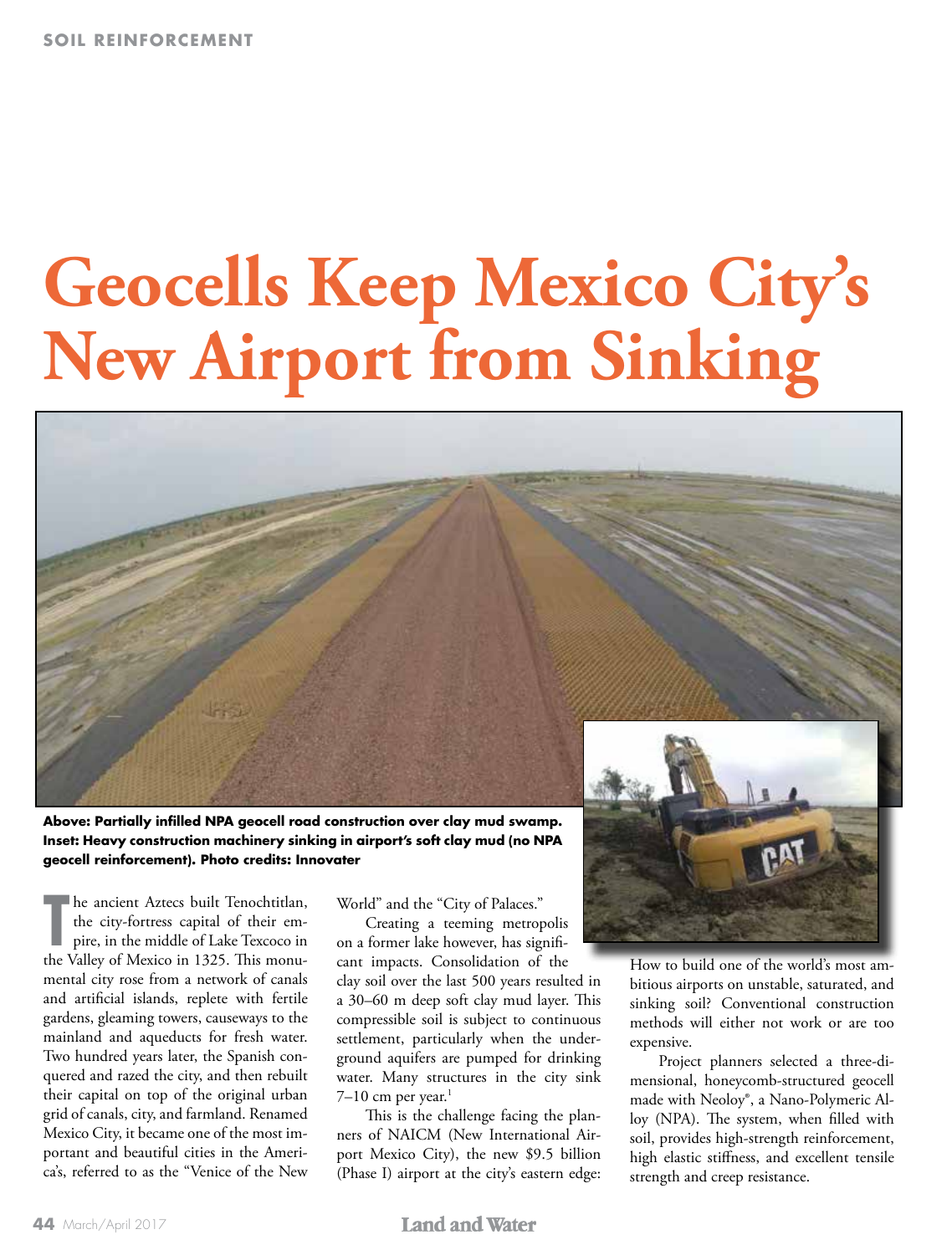#### **A New Airport For Mexico City**

The new Mexico City airport is designed to be one of the largest, most futuristic and most sustainable airports in the world. The project involves an international consortium of designers and engineers and no shortage of national pride. Covering 4500 hectares, Phase I will support 57 million passengers per year in 2020. Phase II will double that capacity.

The airport roads, railways and runway infrastructure faced the same difficult soil conditions that influenced the design for the terminal building. British architect Lord Norman Foster, leading one of the international design firms stated: "the soil has a high water content and has little capacity to support large loads. In addition, the area is seismic, and the effects of ground movement are magnified by the soil type in the area. Finally, the site is subject to substantial settlement over time, from groundwater extraction for the drinking water supply of the city."

Traffic design requirements for the road projects were: 1200 passes of T3-S3 dump trucks (45-tons) per day. The upper layer of this soft soil is a very thin layer (20- 25 cm) of clay with a 1% CBR (California Bearing Ratio). Under this is a 30-60 meter deep layer of clay mud with a 0.6% CBR. This consolidated mud layer makes road building extremely difficult, the soil is extremely soft, saturated and highly plastic with wet-dry cycles that cause extensive potholes and cracking of the surface.

Innovaciones en Terracerías, S.A. de C.V. (INNOVATER) proposed the geocell solution for the roads in consultation with ANCORA INGENIERÍA – experts in airport runway and platform pavements – and with Mexico's leading infrastructure design and geotechnical engineering companies, already extensively involved in the airport.

In a 4-month comparison test of several different soil stabilization solutions conducted by the NAICM engineering authorities, the geocell from PRS proved to be a reliable solution for the site's heavy truck traffic.

## **Finding The Reinforcement Solution**

A conventional road design was unsuitable as the aggregate and asphalt layers would have to be unreasonably thick and costly, given the compressible soils.

Soil removal and replacement was deemed unfeasible due to the enormous quantities of earthmoving involved. Also,

the high groundwater level complicated the safety of construction equipment, which would likely sink in these conditions during soil removal operations. Removal and replacement was also far too time-intensive for the project schedule.

Chemical soil stabilization methods were ruled out, due to application problems. Much as with soil removal, chemical soil stabilization would require heavy equipment that the site could not support in its pre-stabilized state. Furthermore, this method was ignored due to its lack of homogeneity, lengthy curing time, unreliable durability, environmental impact, and high cost.

Geosynthetic mechanical soil reinforcement was the best choice.

Various geosynthetic systems were evaluated. These included nonwoven geotextiles and two geogrid layers installed on a demo test with 45 cm layer of Tezontle volcanic rock infill. However, the system ruptured and potholes developed.

HDPE geocells were considered unstable for heavy-duty, long-term use, therefore NPA geocells were tested and selected. The NPA geocell testing involved four months of 45-ton truck traffic passing. The demonstration section showed no surface